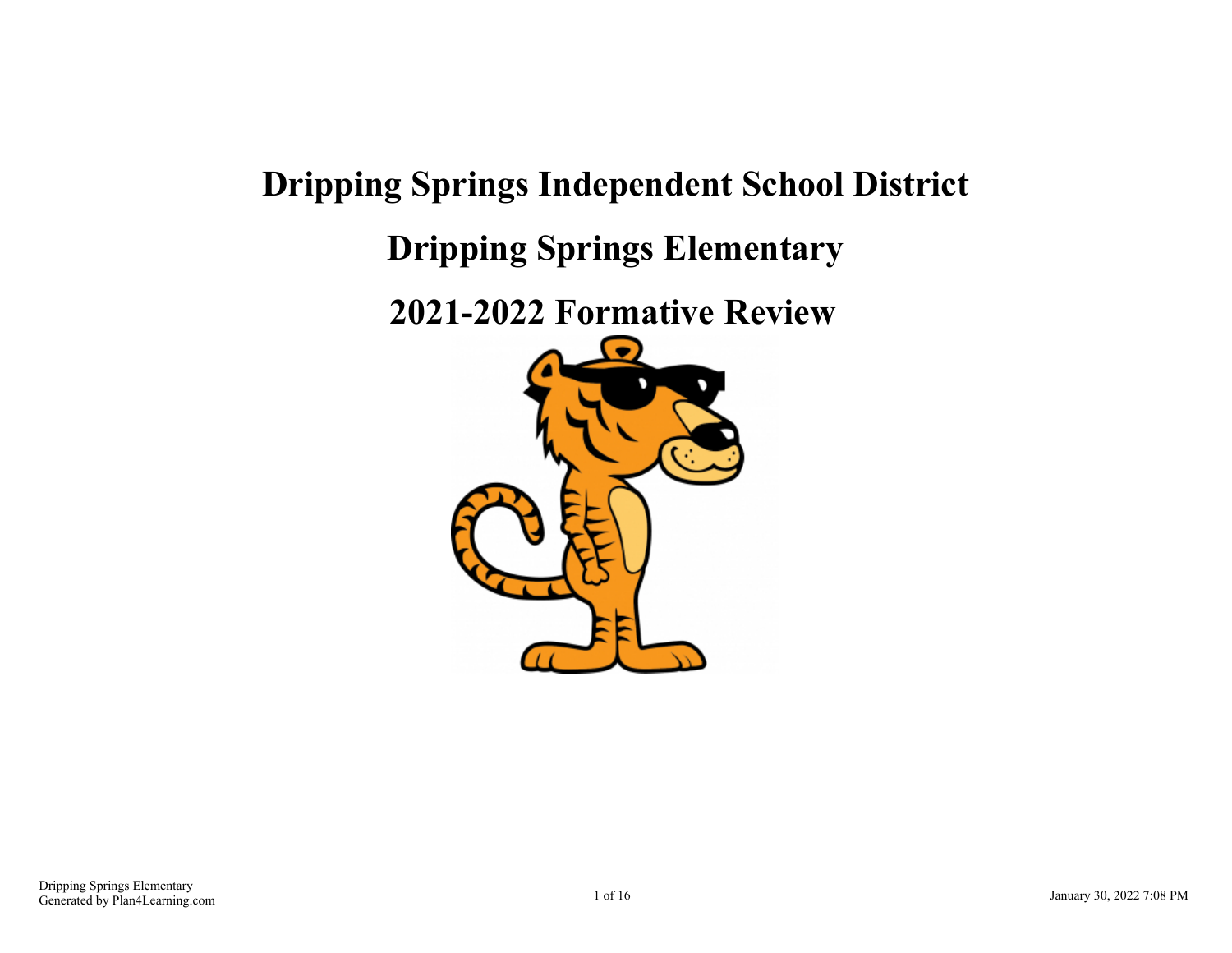### **Mission Statement**

MISSION We are Leaders. We Love. We Inspire. We Motivate. Somos líderes. Amamos. Inspiramos. Motivamos.

## **Vision**

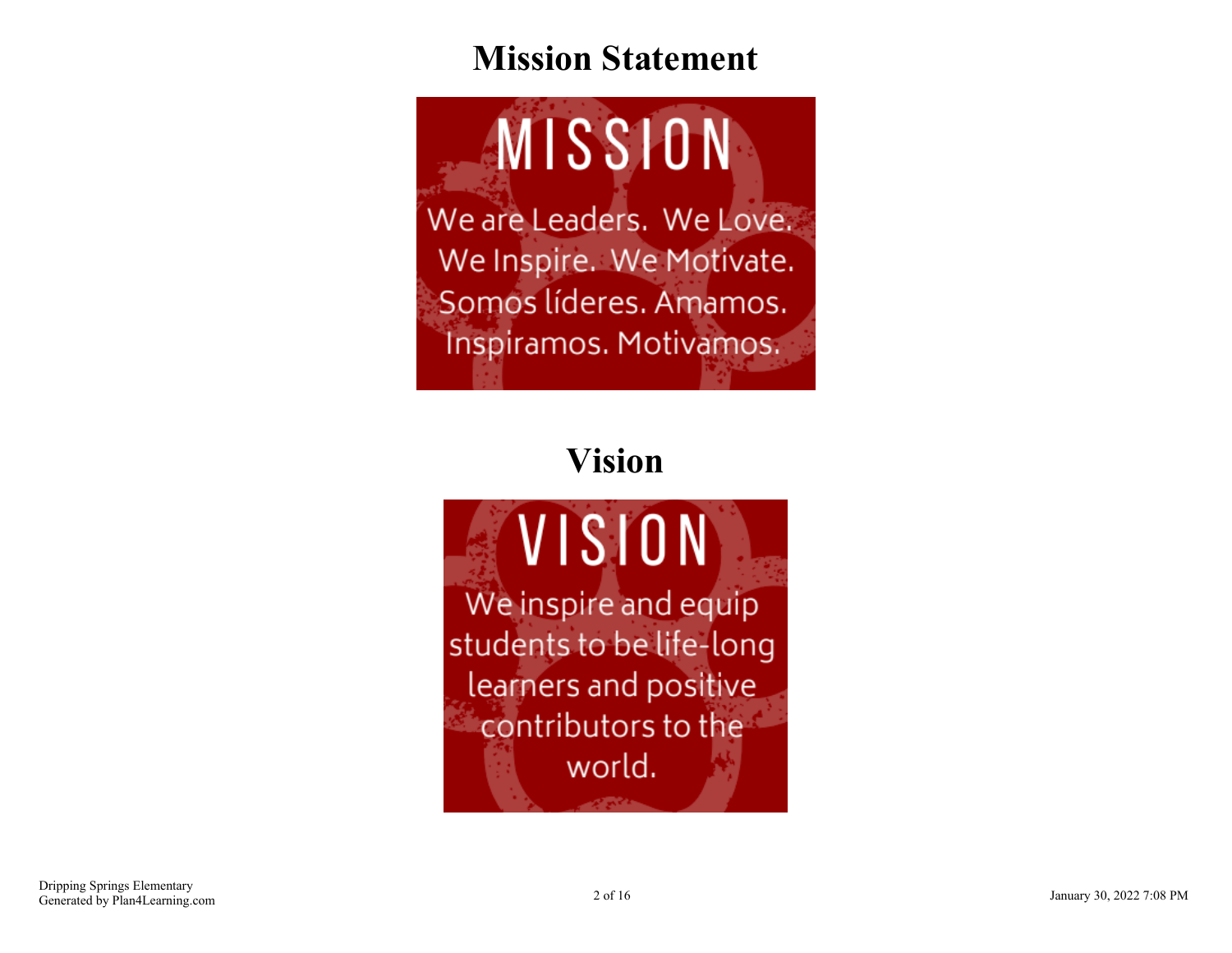#### **Value Statement**

Everyone can be a leader. Everyone has genius. Change starts with me. Educators empower students to lead their own learning. Develop the whole person.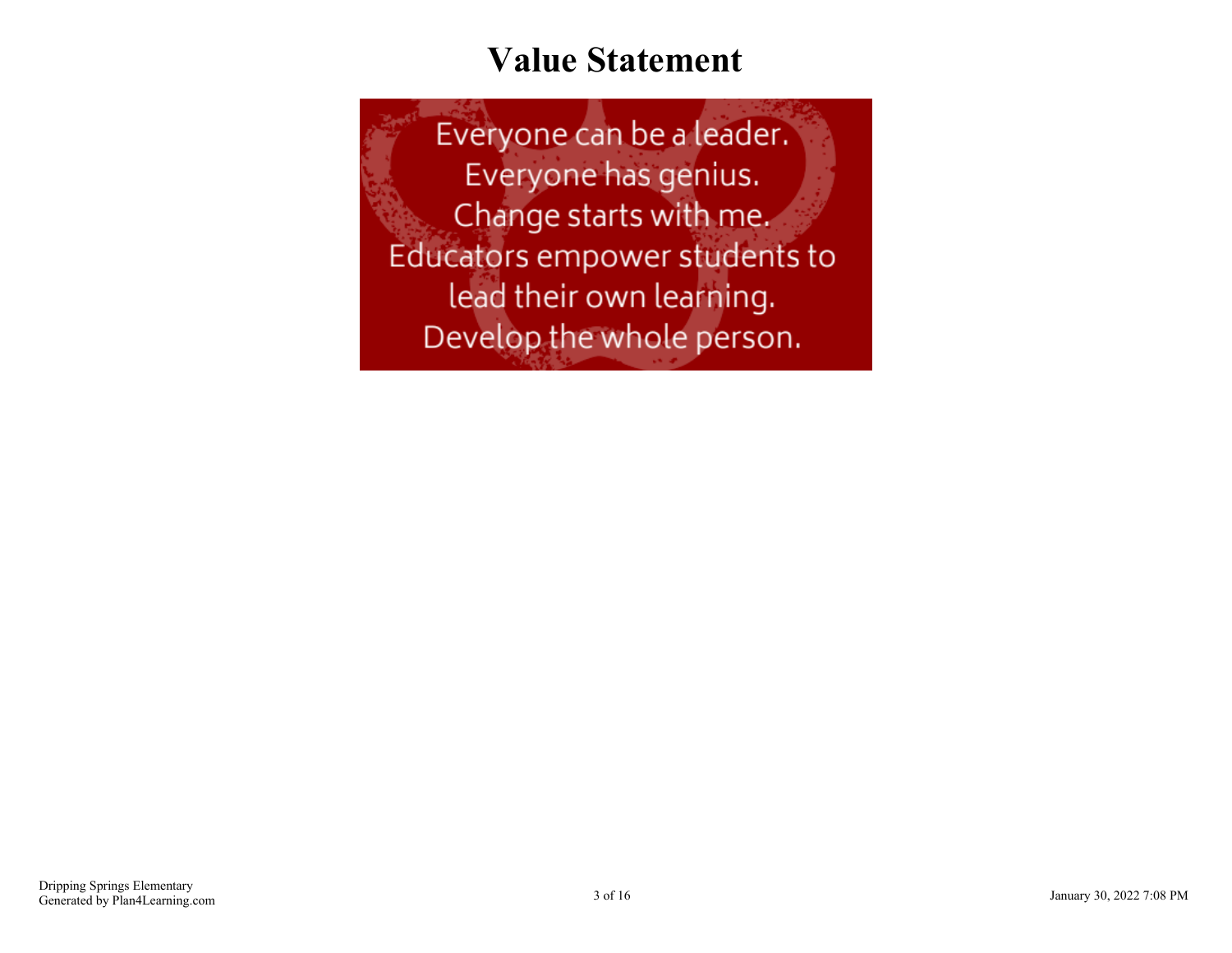#### **Table of Contents**

| Goals |  |  |
|-------|--|--|
|       |  |  |

| Goal 1: Student Achievement: DSISD Life Changers will holistically and strategically develop and support the academic growth of all students.                       |    |
|---------------------------------------------------------------------------------------------------------------------------------------------------------------------|----|
| Goal 2: Staff Quality, Recruitment, and Retention: Support the vision and mission of the district by placing a Life Changer in every position.                      | 10 |
| Goal 3: School Culture, Communication, and Compliance: All students will be educated in a safe environment that promotes collaborative and positive communication   |    |
| within the organization that effectively and efficiently manages operational, programmatic, and fiscal compliance.                                                  | 11 |
| Goal 4: Social-Emotional, Mental, and Health Wellness: DSISD will support and enhance students' social and emotional skills, attitudes, relationships, academic     |    |
| performance, and perceptions of classroom and school climate through comprehensive social-emotional/counseling and health wellness programs designed to address     |    |
| student needs.                                                                                                                                                      | 13 |
| Goal 5: Parent Engagement: DSISD will increase parent engagement and stakeholder involvement at both the campus and district level by making families feel welcomed |    |
| through building meaningful connections and increased communication throughout the district and on all campuses.                                                    | 14 |
|                                                                                                                                                                     |    |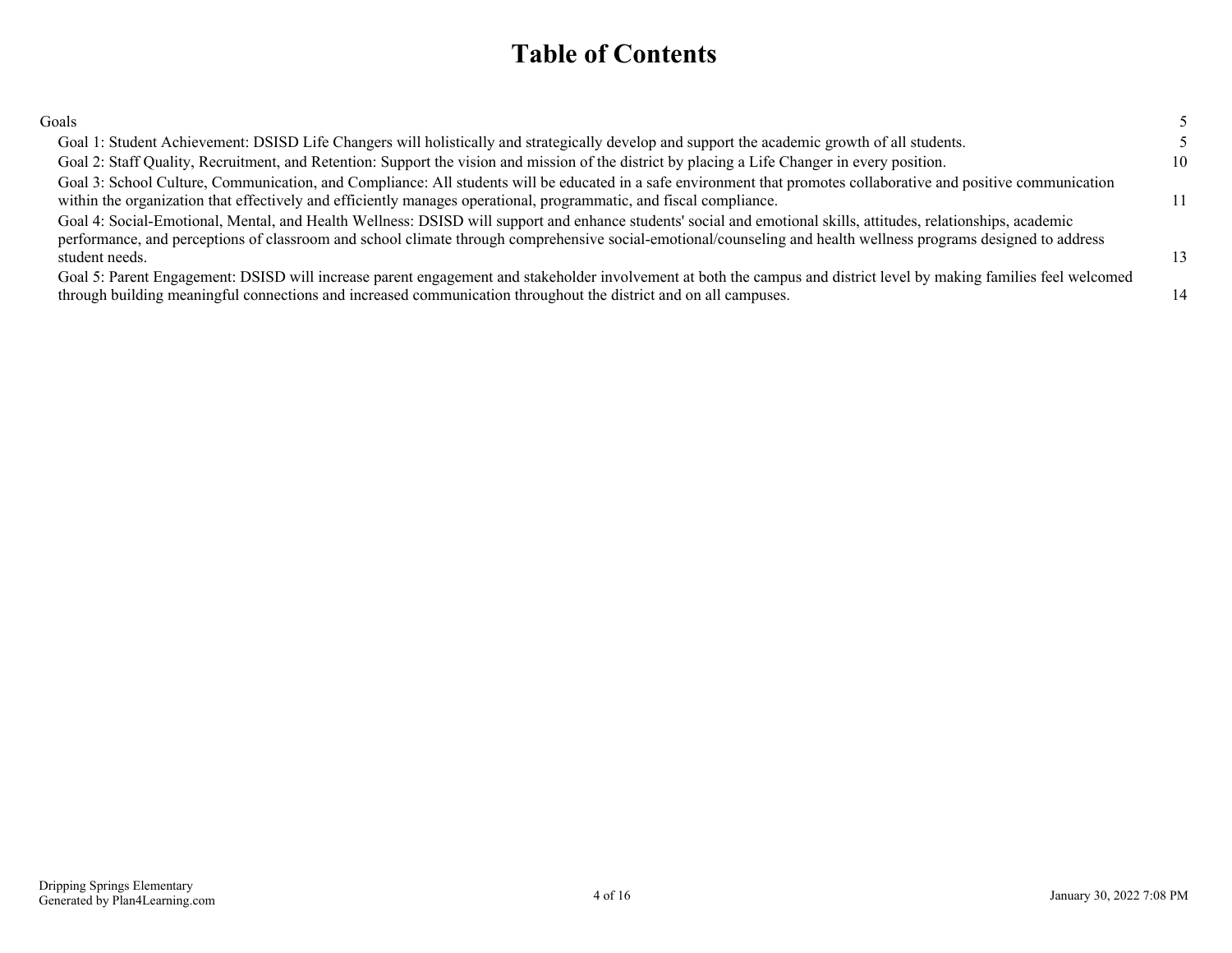#### **Goals**

<span id="page-4-0"></span>**Goal 1:** Student Achievement:

DSISD Life Changers will holistically and strategically develop and support the academic growth of all students.

#### **Performance Objective 1:** Students will demonstrate growth from previous years as measured by multiple data sources.

**Evaluation Data Sources:** STAAR/EOC/TELPAS/MAP/DRA/CLI Engage/TPRI/Tejas Lee/TX KEA/Common Formative Assessments/Attendance/Course Completion/Professional Learning Opportunities/

| <b>Strategy 1 Details</b>                                                                                                                                                                                                                                                                                                                                                                        | <b>Reviews</b> |                  |                |                  |
|--------------------------------------------------------------------------------------------------------------------------------------------------------------------------------------------------------------------------------------------------------------------------------------------------------------------------------------------------------------------------------------------------|----------------|------------------|----------------|------------------|
| Strategy 1: Instruction: The campus will provide TEKS-based, evidence-based, instructional resources, instructional                                                                                                                                                                                                                                                                              |                | <b>Formative</b> |                | <b>Summative</b> |
| planning, professional development, and instructional technology across all subject areas. The campus will continue to<br>utilize small group instruction to enhance reading and math. At Dripping Springs Elementary, teachers will meet with Tier 1                                                                                                                                            | <b>Sept</b>    | <b>Nov</b>       | Mar            | May              |
| students 1-3 times per week, Tier 2 students 3-4 times per week, and Tier 3 students daily.                                                                                                                                                                                                                                                                                                      |                |                  |                |                  |
| Strategy's Expected Result/Impact: All classroom teachers create small group reading and small group math<br>lesson plans based on assessments.                                                                                                                                                                                                                                                  | 50%            | 70%              |                |                  |
| Staff Responsible for Monitoring: Teachers, Principal, Assistant Principal and Instructional Coach                                                                                                                                                                                                                                                                                               |                |                  |                |                  |
| <b>Strategy 2 Details</b>                                                                                                                                                                                                                                                                                                                                                                        | <b>Reviews</b> |                  |                |                  |
| <b>Strategy 2:</b> Reading/Writing/ELAR: The campus will continue to utilize small group instruction to enhance reading and                                                                                                                                                                                                                                                                      | Formative      |                  |                | <b>Summative</b> |
| writing.<br>Strategy's Expected Result/Impact: Teachers will meet with small groups of students during core content<br>instruction and during Whatever I Need (WIN) time. Small group instruction will be reflected in daily schedules<br>and observed through classroom visits.                                                                                                                 | Sept           | <b>Nov</b>       | Mar            | May              |
|                                                                                                                                                                                                                                                                                                                                                                                                  | 55%            | 70%              |                |                  |
| Staff Responsible for Monitoring: Teachers, Principal, Assistant Principal and Instructional Coach                                                                                                                                                                                                                                                                                               |                |                  |                |                  |
| <b>Strategy 3 Details</b>                                                                                                                                                                                                                                                                                                                                                                        |                |                  | <b>Reviews</b> |                  |
| <b>Strategy 3:</b> Math: The campus will continue to utilize small group instruction to enhance math. Lonestar Math will be                                                                                                                                                                                                                                                                      |                | <b>Formative</b> |                | <b>Summative</b> |
| utilized to ensure numeracy is strengthened.                                                                                                                                                                                                                                                                                                                                                     | <b>Sept</b>    | <b>Nov</b>       | Mar            | May              |
| Strategy's Expected Result/Impact: Teachers will meet with small groups of students during core content<br>instruction and during Whatever I Need (WIN) time. Small group instruction will be reflected in daily schedules<br>and observed through classroom visits. LoneStar Math will be provided to each classroom teacher and the time<br>will be reflected in the classroom daily schedule. | 60%            | 75%              |                |                  |
| Staff Responsible for Monitoring: Teachers, Principal, Assistant Principal and Instructional Coach                                                                                                                                                                                                                                                                                               |                |                  |                |                  |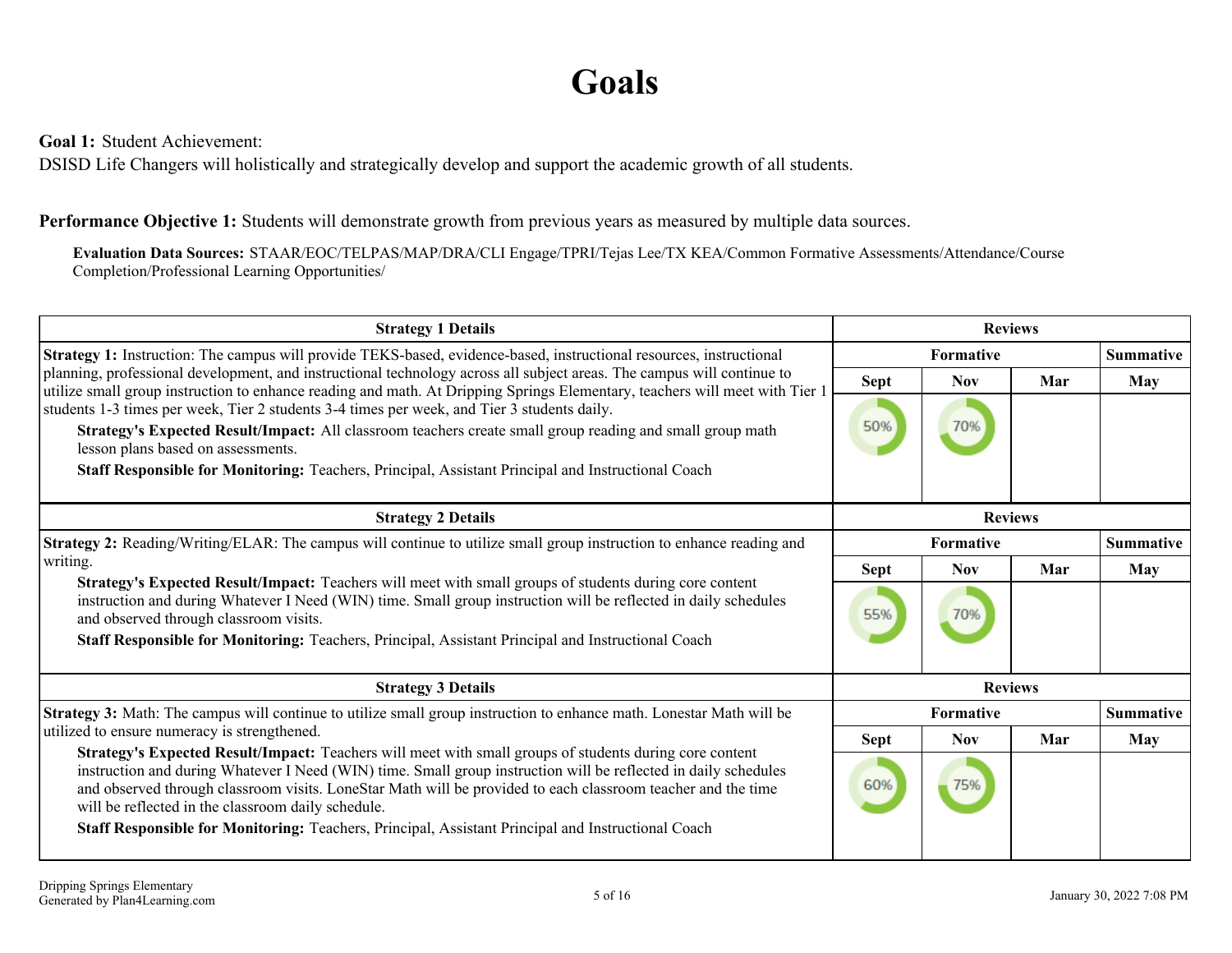| <b>Strategy 4 Details</b>                                                                                                                                                                                                                                                                                                                                                                                                         | <b>Reviews</b>      |                         |                |                         |
|-----------------------------------------------------------------------------------------------------------------------------------------------------------------------------------------------------------------------------------------------------------------------------------------------------------------------------------------------------------------------------------------------------------------------------------|---------------------|-------------------------|----------------|-------------------------|
| Strategy 4: Science: The campus will ensure experiential learning during science instruction. Professional Development                                                                                                                                                                                                                                                                                                            |                     | Formative               |                | <b>Summative</b>        |
| and necessary science manipulatives, and vertical teaming will set the foundation for success.<br>Strategy's Expected Result/Impact: Grade levels house science manipulatives and materials for hands-on<br>learning. Lesson plans and classroom visits will reflect experiential learning.<br>Staff Responsible for Monitoring: Teachers, Principal, Assistant Principal and Instructional Coach                                 | <b>Sept</b><br>30%  | <b>Nov</b><br>40%       | Mar            | May                     |
| <b>Strategy 5 Details</b>                                                                                                                                                                                                                                                                                                                                                                                                         | <b>Reviews</b>      |                         |                |                         |
| Strategy 5: Social Studies/Humanities: The campus will integrate non-fiction, historical reading selections beyond the<br>social studies class to enhance other content areas.<br>Strategy's Expected Result/Impact: Classroom teachers will access content such as NewsELA and Pebble Go                                                                                                                                         |                     | Formative<br><b>Nov</b> | Mar            | <b>Summative</b><br>May |
| to support social studies TEKS. Lesson plans and classroom visits will reflect social studies integration.<br>Staff Responsible for Monitoring: Teachers, Principal, Assistant Principal and Instructional Coach                                                                                                                                                                                                                  | 65%                 | 80%                     |                |                         |
| <b>Strategy 6 Details</b>                                                                                                                                                                                                                                                                                                                                                                                                         | <b>Reviews</b>      |                         |                |                         |
| <b>Strategy 6:</b> Essentials: The campus will provide instruction in music, art, and physical education.                                                                                                                                                                                                                                                                                                                         | <b>Formative</b>    |                         |                | <b>Summative</b>        |
| Strategy's Expected Result/Impact: The campus will provide art, music, and PE on a rotating basis.<br>Staff Responsible for Monitoring: Teachers, Principal, Assistant Principal and Instructional Coach                                                                                                                                                                                                                          | <b>Sept</b><br>100% | <b>Nov</b><br>100%      | Mar<br>100%    | May                     |
| <b>Strategy 7 Details</b>                                                                                                                                                                                                                                                                                                                                                                                                         |                     |                         | <b>Reviews</b> |                         |
| Strategy 7: Progress Monitoring: Teachers will monitor student progress through regular universal screeners for reading<br>and math and utilize Eduphoria for data analysis.                                                                                                                                                                                                                                                      |                     | <b>Formative</b>        |                | <b>Summative</b>        |
| Strategy's Expected Result/Impact: The campus will utilize the universal screener three times per year: the<br>beginning of the year, middle of the year, and end of the year. The MTSS case manager will meet with the<br>teachers to create action plans based on student needs.<br>Staff Responsible for Monitoring: Principal, Assistant Principal, Instructional Coach, and Campus<br>Interventionist                        | <b>Sept</b><br>100% | Nov<br>100%             | Mar<br>100%    | May                     |
| <b>Strategy 8 Details</b>                                                                                                                                                                                                                                                                                                                                                                                                         |                     |                         | <b>Reviews</b> |                         |
| Strategy 8: Multi-Tiered System of Support (Response to Intervention): Teachers will identify struggling learners through                                                                                                                                                                                                                                                                                                         |                     | Formative               |                | <b>Summative</b>        |
| the MTSS process and provide instructional methods such as intervention/tutorials for all students in math and ELAR.<br>Strategy's Expected Result/Impact: The MTSS team will meet on a regular basis to review student needs both<br>academically and behaviorally.<br>Staff Responsible for Monitoring: Principal, Assistant Principal. Instructional Coach, Counselor, and the<br>Campus Academic and Behavior Interventionist | <b>Sept</b><br>100% | <b>Nov</b><br>100%      | Mar<br>100%    | May                     |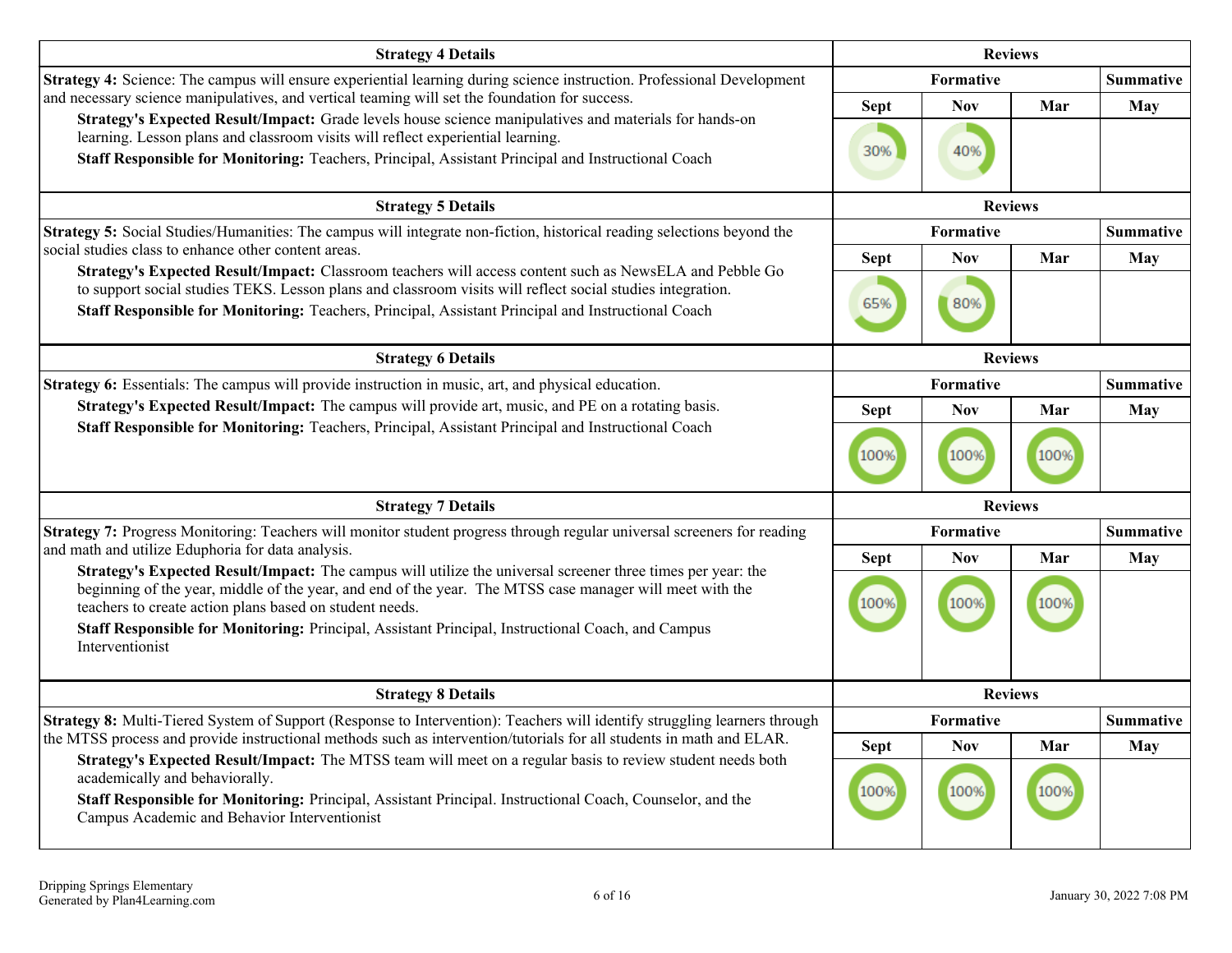| <b>Strategy 9 Details</b>                                                                                                                                                                                                                                                                                                                                                                                      | <b>Reviews</b>     |                   |                |                  |
|----------------------------------------------------------------------------------------------------------------------------------------------------------------------------------------------------------------------------------------------------------------------------------------------------------------------------------------------------------------------------------------------------------------|--------------------|-------------------|----------------|------------------|
| Strategy 9: Data and Assessment: The campus will utilize district assessment procedures to support teachers in the analysis                                                                                                                                                                                                                                                                                    |                    | Formative         |                | <b>Summative</b> |
| of data and in making real-time adjustments to both classroom and student-specific instruction.<br>Strategy's Expected Result/Impact: Weekly ECT (PLC) meetings; Agendas; Student data; Student PLP<br>binders tracking growth<br>Staff Responsible for Monitoring: Principal, Assistant Principal, Instructional Coach, Interventionist, and<br>Teachers.                                                     | <b>Sept</b><br>80% | <b>Nov</b><br>90% | Mar            | May              |
| <b>Strategy 10 Details</b>                                                                                                                                                                                                                                                                                                                                                                                     |                    | <b>Reviews</b>    |                |                  |
| Strategy 10: *English Learners: The campus will focus on the development of academic language proficiency level                                                                                                                                                                                                                                                                                                |                    | Formative         |                | <b>Summative</b> |
| descriptions for listening, speaking, reading, and writing. At Dripping Springs Elementary, staff will utilize English<br>Langauge Learner best practices such as word walls, academic vocabulary. (see addendum)                                                                                                                                                                                              | <b>Sept</b>        | <b>Nov</b>        | Mar            | <b>May</b>       |
| Strategy's Expected Result/Impact: Teachers will utilize research-based practices to support ELPS. Provide<br>professional learning opportunities to meet the language needs of English Learners. Monitor language acquisition<br>through local assessments and TELPAS.                                                                                                                                        | 70%                | 80%               |                |                  |
| Staff Responsible for Monitoring: LPAC Chair, Principal, Assistant Principal, Instructional Coach, Teachers,<br>and District Bilingual Coordinator                                                                                                                                                                                                                                                             |                    |                   |                |                  |
| <b>Strategy 11 Details</b>                                                                                                                                                                                                                                                                                                                                                                                     |                    |                   |                |                  |
|                                                                                                                                                                                                                                                                                                                                                                                                                |                    |                   | <b>Reviews</b> |                  |
| Strategy 11: Special Education Services: The campus will focus on purposeful instructional planning to enhance content                                                                                                                                                                                                                                                                                         |                    | Formative         |                | <b>Summative</b> |
| knowledge of special education teachers for increased academic achievement of students receiving services as identified                                                                                                                                                                                                                                                                                        | <b>Sept</b>        | <b>Nov</b>        | Mar            | May              |
| through the ARD process and documented in their IEP. The campus will follow district established procedures for child<br>find, referrals and evaluations.<br>Strategy's Expected Result/Impact: Ensure compliance with Special Education programming. Provide<br>necessary training and support to meet the needs of various abilities.<br>Staff Responsible for Monitoring: Principal and Assistant Principal | 75%                | 85%               |                |                  |
| <b>Strategy 12 Details</b>                                                                                                                                                                                                                                                                                                                                                                                     |                    | <b>Reviews</b>    |                |                  |
| Strategy 12: Dyslexia Services: Students with dyslexia will be identified and evaluated in a timely manner.                                                                                                                                                                                                                                                                                                    |                    | Formative         |                | <b>Summative</b> |
| Accommodations and systematic instruction aligned to the requirements of the Texas Dyslexia Handbook will be provided.<br>All students will be utilizing a multi-sensory approach.                                                                                                                                                                                                                             | <b>Sept</b>        | <b>Nov</b>        | Mar            | May              |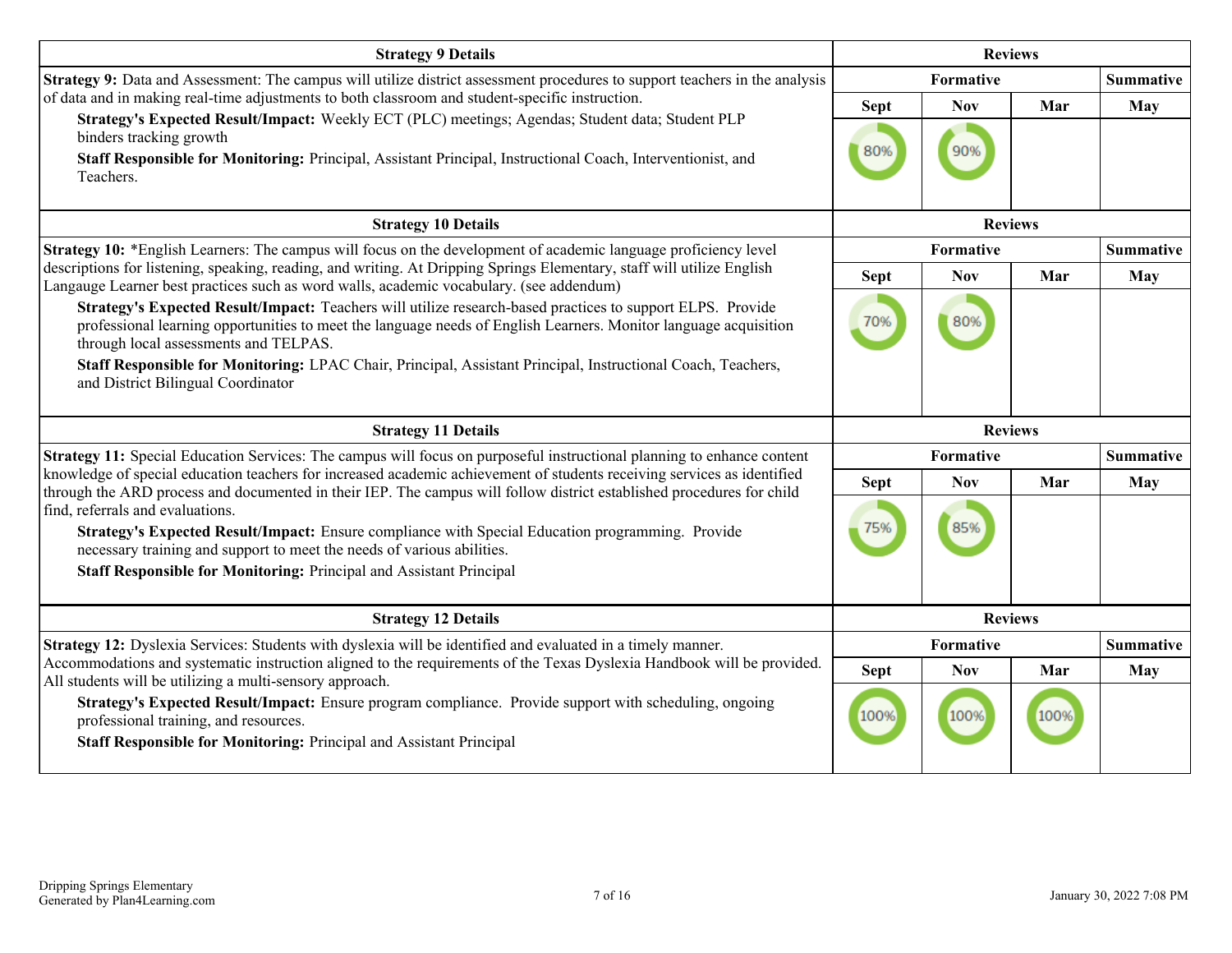| <b>Strategy 13 Details</b>                                                                                                                                                                                                                                                                                                                                                                                                                                                                                                                                          | <b>Reviews</b>      |                    |      |                  |
|---------------------------------------------------------------------------------------------------------------------------------------------------------------------------------------------------------------------------------------------------------------------------------------------------------------------------------------------------------------------------------------------------------------------------------------------------------------------------------------------------------------------------------------------------------------------|---------------------|--------------------|------|------------------|
| Strategy 13: 504 Services: Campus administrators will ensure documentation of student accommodations based on                                                                                                                                                                                                                                                                                                                                                                                                                                                       |                     | Formative          |      | <b>Summative</b> |
| evaluations/data and aligned directly to the student's disability. Teachers will access their student's 504 plans and<br>consistently provide the agreed upon accommodations to ensure ADA compliance for all students with disabilities. The<br>campus will adhere to established procedures for child find, referrals and evaluations.<br>Strategy's Expected Result/Impact: Ensure program compliance. Provide support with training, ongoing<br>professional development, and resources.<br>Staff Responsible for Monitoring: Principal and Assistant Principal | <b>Sept</b><br>100% | <b>Nov</b><br>1009 | Mar  | <b>May</b>       |
| <b>Strategy 14 Details</b>                                                                                                                                                                                                                                                                                                                                                                                                                                                                                                                                          |                     | <b>Reviews</b>     |      |                  |
| Strategy 14: Accelerated Instruction for At-Risk Students: Accelerated instruction will be provided for all students not                                                                                                                                                                                                                                                                                                                                                                                                                                            | Formative           |                    |      | <b>Summative</b> |
| meeting the minimum standard on state assessments. These supplemental instructional opportunities can be provided by<br>enrichment classes and other methods during the school year and/or during summer school programs.                                                                                                                                                                                                                                                                                                                                           | <b>Sept</b>         | <b>Nov</b>         | Mar  | <b>May</b>       |
| Strategy's Expected Result/Impact: Teachers will meet with small groups of students during core content<br>instruction and during Whatever I Need (WIN) time. Small group instruction will be reflected in daily schedules<br>and observed through classroom visits. Individualized intervention plans will be developed through MTSS and<br>progress monitored. WIN time will be master scheduled for K-5.<br>Staff Responsible for Monitoring: Principal, Assistant Principal, Campus Interventionist, and Teacher                                                | 60%                 | 75%                |      |                  |
|                                                                                                                                                                                                                                                                                                                                                                                                                                                                                                                                                                     |                     |                    |      |                  |
| <b>Strategy 15 Details</b>                                                                                                                                                                                                                                                                                                                                                                                                                                                                                                                                          |                     | <b>Reviews</b>     |      |                  |
| Strategy 15: Gifted and Talented: Teachers of GT students will receive the appropriate amount of professional                                                                                                                                                                                                                                                                                                                                                                                                                                                       |                     | Formative          |      | <b>Summative</b> |
| development (30 hours initial training, 6-hour annual update). The campus will adhere to established guidelines for GT<br>nominations, screening, selection, and placement.                                                                                                                                                                                                                                                                                                                                                                                         | <b>Sept</b>         | <b>Nov</b>         | Mar  | <b>May</b>       |
| Strategy's Expected Result/Impact: Ensure program compliance. Provide support with scheduling,<br>professional development, and resources.<br>Staff Responsible for Monitoring: Principal, Assistant Principal, and Instructional Coach                                                                                                                                                                                                                                                                                                                             | 100%                | 100%               | 100% |                  |
| <b>Strategy 16 Details</b>                                                                                                                                                                                                                                                                                                                                                                                                                                                                                                                                          |                     | <b>Reviews</b>     |      |                  |
| Strategy 16: Early Childhood: Pre-K curriculum will be based upon the Pre-K guidelines aligned to the Kindergarten                                                                                                                                                                                                                                                                                                                                                                                                                                                  |                     | Formative          |      | <b>Summative</b> |
| curriculum and will focus on early childhood literacy and mathematics. A comprehensive family engagement plan is<br>utilized and distributed to families on an annual basis.                                                                                                                                                                                                                                                                                                                                                                                        | <b>Sept</b>         | <b>Nov</b>         | Mar  | <b>May</b>       |
| Strategy's Expected Result/Impact: Provide support with scheduling, professional development, and resources.<br>Utilize ESGI to monitor skill acquisition in literacy and mathematics.<br>Staff Responsible for Monitoring: Principal, Assistant Principal, and Instructional Coach                                                                                                                                                                                                                                                                                 | 100%                | 100%               |      |                  |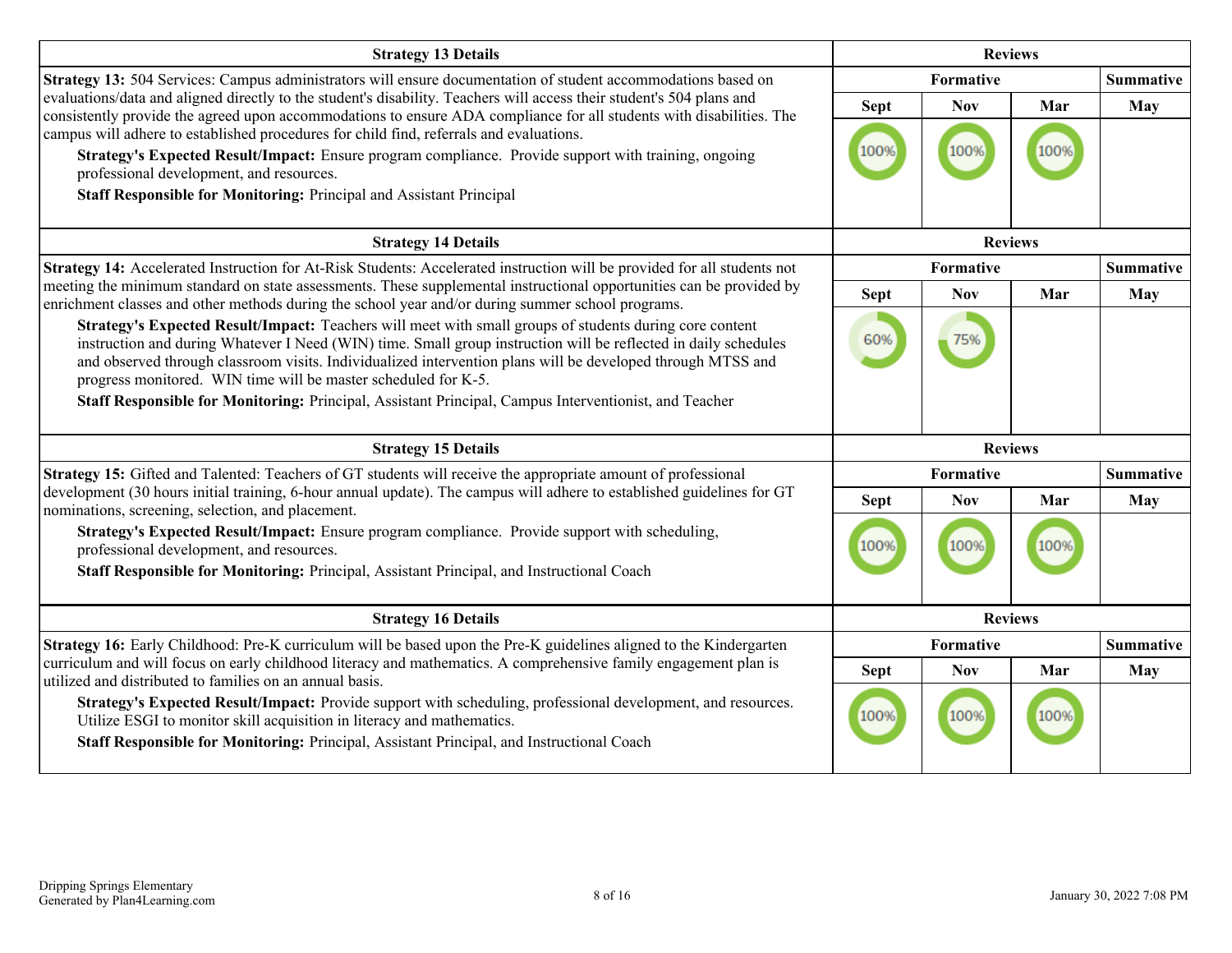| <b>Strategy 17 Details</b>                                                                                                                                                                                                                                                                                                                                                                                                                   | <b>Reviews</b> |                |                |                  |
|----------------------------------------------------------------------------------------------------------------------------------------------------------------------------------------------------------------------------------------------------------------------------------------------------------------------------------------------------------------------------------------------------------------------------------------------|----------------|----------------|----------------|------------------|
| <b>Strategy 17:</b> Kindergarten: The campus will provide resources to parents to ensure a smooth transition from early                                                                                                                                                                                                                                                                                                                      |                | Formative      |                | <b>Summative</b> |
| childhood programs such as PK, daycare, and at home-based childcare. At Dripping Springs Elementary, we provide<br>transition opportunities for Kindergarten and PK students (PK and Kinder Round Up).                                                                                                                                                                                                                                       | <b>Sept</b>    | <b>Nov</b>     | Mar            | May              |
| Strategy's Expected Result/Impact: Provide support with scheduling and resources.<br>Staff Responsible for Monitoring: Principal, Assistant Principal, and Instructional Coach                                                                                                                                                                                                                                                               | 100%           | 100%           | 100%           |                  |
| <b>Strategy 18 Details</b>                                                                                                                                                                                                                                                                                                                                                                                                                   |                |                | <b>Reviews</b> |                  |
| <b>Strategy 18:</b> Technology: The campus will provide innovative practices such as blended learning, to enhance digital                                                                                                                                                                                                                                                                                                                    | Formative      |                |                | <b>Summative</b> |
| citizenship, implement technology and digital learning lessons while delivering instruction. The campus provides access to<br>technology (hardware and software) for the purposes of teaching and learning for students and staff.                                                                                                                                                                                                           | <b>Sept</b>    | <b>Nov</b>     | Mar            | May              |
| Strategy's Expected Result/Impact: Provide support with scheduling, professional development, and resources.<br>At Dripping Springs, one strand of professional learning each month will encompass technology in order to<br>enhance student learning and our FLI will plan units with grade levels to utilize technology in the lesson plans.                                                                                               | 100%           | 100%           | 100%           |                  |
| Staff Responsible for Monitoring: Principal, Assistant Principal, Instructional Coach, and Facilitator of<br>Learning and Innovation                                                                                                                                                                                                                                                                                                         |                |                |                |                  |
| <b>Strategy 19 Details</b>                                                                                                                                                                                                                                                                                                                                                                                                                   |                | <b>Reviews</b> |                |                  |
|                                                                                                                                                                                                                                                                                                                                                                                                                                              | Formative      |                |                |                  |
| Strategy 19: Successful Transitions: The campus provides academic counseling support services to elementary students                                                                                                                                                                                                                                                                                                                         |                |                |                | <b>Summative</b> |
| transitioning to the secondary campus.                                                                                                                                                                                                                                                                                                                                                                                                       | <b>Sept</b>    | <b>Nov</b>     | Mar            | May              |
| Strategy's Expected Result/Impact: Provide support with scheduling and communication of event.<br>Staff Responsible for Monitoring: Principal and Assistant Principal                                                                                                                                                                                                                                                                        | 80%            | 90%            | 100%           |                  |
| <b>Strategy 20 Details</b>                                                                                                                                                                                                                                                                                                                                                                                                                   |                |                | <b>Reviews</b> |                  |
| Strategy 20: Increasing Attendance, Drop-Out Prevention: The campus will monitor attendance to provide intervention,                                                                                                                                                                                                                                                                                                                         |                | Formative      |                | <b>Summative</b> |
| supports and a plan for the school year. At Dripping Springs Elementary, the Assistant Principal notifies parents of students                                                                                                                                                                                                                                                                                                                | <b>Sept</b>    | <b>Nov</b>     | Mar            | May              |
| whose absences continue to increase and comes up with an academic plan if needed.<br>Strategy's Expected Result/Impact: Weekly attendance reports and appropriate communication follow-up<br>(attendance letter, phone call, email, home visit). Learners experiencing attendance challenges will be reviewed<br>in MTSS for a plan of action to support the learner.<br>Staff Responsible for Monitoring: Principal and Assistant Principal | 60%            | 75%            |                |                  |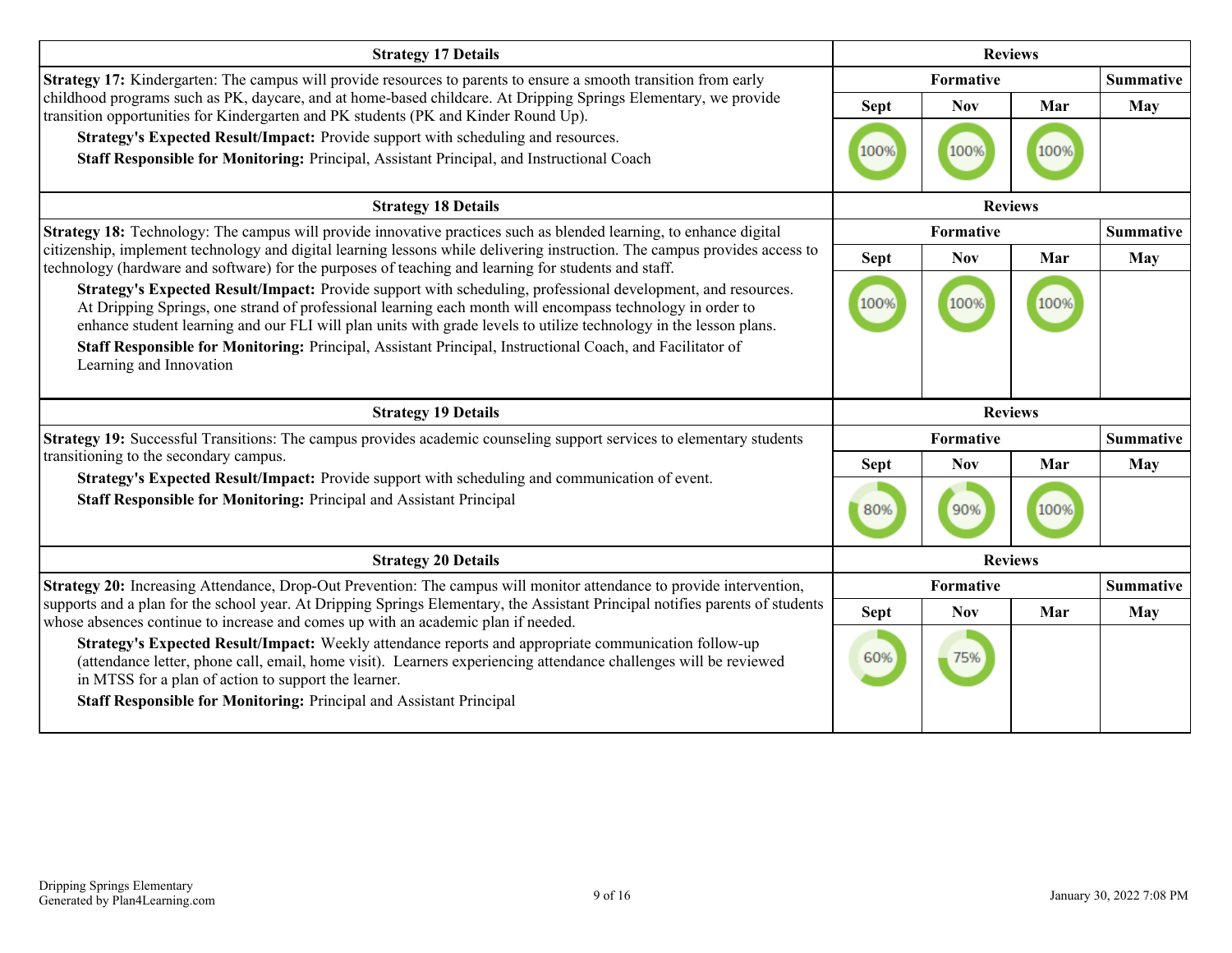<span id="page-9-0"></span>

| <b>Strategy 21 Details</b>                                                                                                 |  | <b>Reviews</b> |                   |  |  |
|----------------------------------------------------------------------------------------------------------------------------|--|----------------|-------------------|--|--|
| <b>Strategy 21:</b> DAEP: The campus will monitor performance data of students served in the DAEP including student groups |  |                | <b>Formative</b>  |  |  |
| served, attendance rates, pre- post- assessment results, dropout rates, graduation rates and recidivism rates.             |  | <b>Sept</b>    | Mar<br><b>Nov</b> |  |  |
|                                                                                                                            |  |                |                   |  |  |
| Continue/Modify<br>Accomplished<br>1009<br>No Progress                                                                     |  | Discontinue    |                   |  |  |

**Goal 2:** Staff Quality, Recruitment, and Retention:

Support the vision and mission of the district by placing a Life Changer in every position.

**Performance Objective 1:** The campus will hire high-quality staff, highly qualified paraprofessionals and develop, empower and sustain leaders who are committed to the vision and mission of the district.

**Evaluation Data Sources:** Paraprofessional Compliance Report, TEA Equity Plan, Retention Reports, ADDs data, Increased Student Achievement

| <b>Strategy 1 Details</b>                                                                                                                                                                                                                                                                                                                                                                                                                                                                 | <b>Reviews</b>   |                  |                |                  |
|-------------------------------------------------------------------------------------------------------------------------------------------------------------------------------------------------------------------------------------------------------------------------------------------------------------------------------------------------------------------------------------------------------------------------------------------------------------------------------------------|------------------|------------------|----------------|------------------|
| <b>Strategy 1:</b> Attract/Retain Staff: The campus will attract and retain highly qualified teachers for instruction and                                                                                                                                                                                                                                                                                                                                                                 | <b>Formative</b> |                  |                | <b>Summative</b> |
| intervention/tutorials. The teacher mentoring system will be used to support and retain teachers.                                                                                                                                                                                                                                                                                                                                                                                         | Sept             | Nov.             | Mar            | May              |
| Strategy's Expected Result/Impact: Dripping Springs Elementary will utilize a rigorous hiring practice to<br>attract staff that have an aligned vision and core beliefs for student learning. New staff will partner with a mentor<br>for ongoing support throughout the year. The campus leadership team will meet quarterly with new staff to<br>identify areas of support and to celebrate accomplishments. The instructional coach will offer monthly check ins<br>for all new staff. | 100%             | 100%             | 100%           |                  |
| Staff Responsible for Monitoring: Principal, Assistant Principal, and Instructional Coach                                                                                                                                                                                                                                                                                                                                                                                                 |                  |                  |                |                  |
|                                                                                                                                                                                                                                                                                                                                                                                                                                                                                           |                  |                  |                |                  |
|                                                                                                                                                                                                                                                                                                                                                                                                                                                                                           |                  |                  |                |                  |
| <b>Strategy 2 Details</b>                                                                                                                                                                                                                                                                                                                                                                                                                                                                 |                  |                  | <b>Reviews</b> |                  |
| Strategy 2: Professional Development: The campus will provide information and access to professional development for                                                                                                                                                                                                                                                                                                                                                                      |                  | <b>Formative</b> |                | <b>Summative</b> |
| teachers, administrators, paraprofessionals, and other staff as needed. New Teachers are provided with New Teacher                                                                                                                                                                                                                                                                                                                                                                        | Sept             | Nov.             | Mar            | May              |
| Orientation and receive embedded professional development throughout the school year.<br>Strategy's Expected Result/Impact: At Dripping Springs Elementary, monthly Synergy Sessions will include<br>professional learning. Dripping Springs Elementary will host a monthly professional learning session in the<br>following strands for ongoing improvement of our craft: ELAR, Math, Best Practices, and Social-Emotional<br>Learning.                                                 | 100%             | 100%             |                |                  |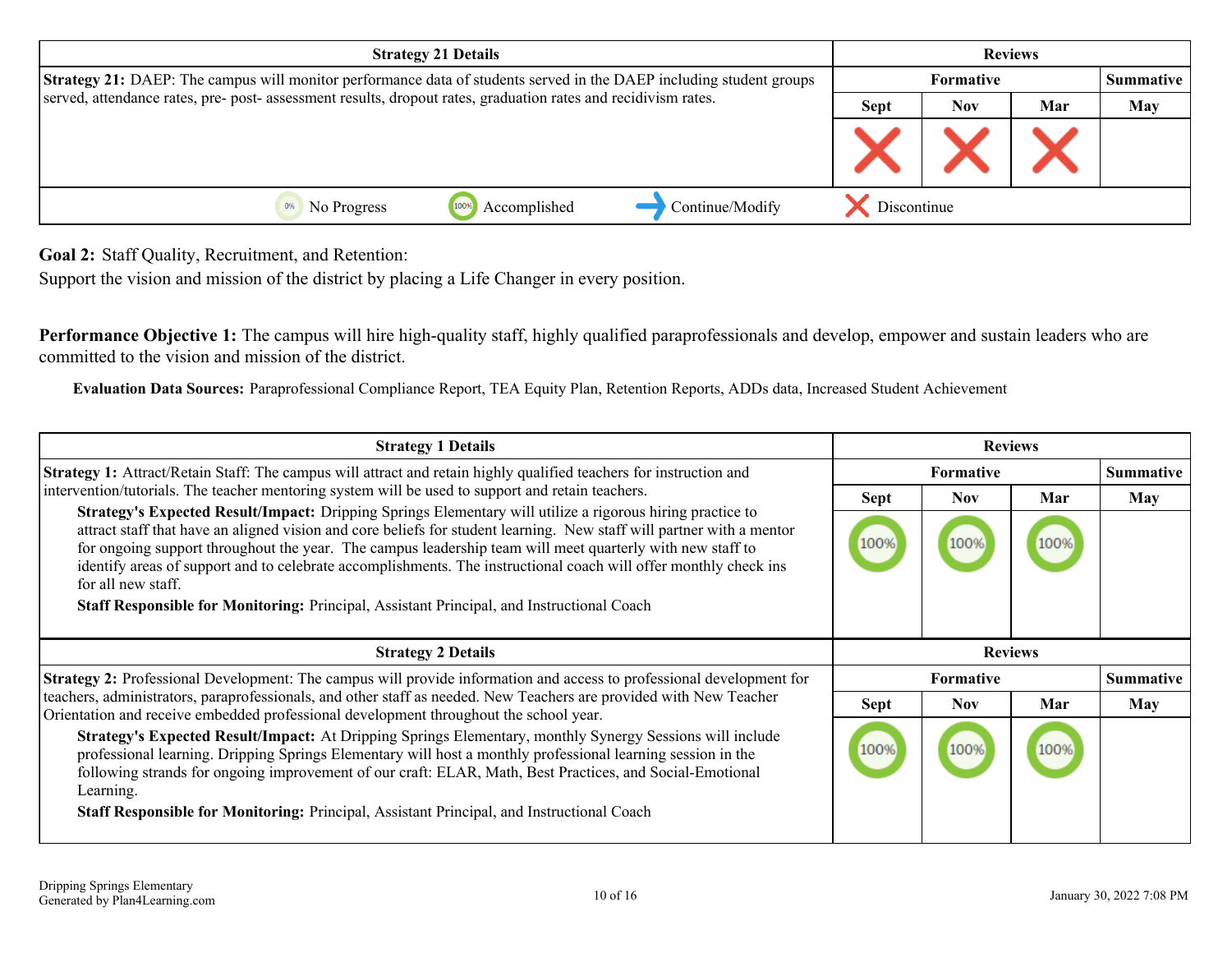<span id="page-10-0"></span>

| <b>Strategy 3 Details</b>                                                                                                                                                                                                                                                                                                                                                                  | <b>Reviews</b>   |                |     |                  |
|--------------------------------------------------------------------------------------------------------------------------------------------------------------------------------------------------------------------------------------------------------------------------------------------------------------------------------------------------------------------------------------------|------------------|----------------|-----|------------------|
| Strategy 3: Professional Learning: Implement high-quality professional learning focused on the science of reading                                                                                                                                                                                                                                                                          | Formative        |                |     | <b>Summative</b> |
| (Reading Academies) for all PreK-3rd grade teachers, leaders, and staff to build capacity in strengthening literacy skills for<br>elementary educators and align instructional practices.                                                                                                                                                                                                  | <b>Sept</b>      | <b>Nov</b>     | Mar | May              |
| Strategy's Expected Result/Impact: Learner growth and development in literacy with targeted growth tracked<br>through diagnostic, state, and district assessments. Meeting HB 3 Early Childhood Literacy Goals.<br>Staff Responsible for Monitoring: Reading cohort leader, Director of Elementary Education, Principals                                                                   | 85%              | 90%            |     |                  |
| <b>Strategy 4 Details</b>                                                                                                                                                                                                                                                                                                                                                                  |                  | <b>Reviews</b> |     |                  |
| Strategy 4: Professional Learning: Provide professional learning that emphasizes best practices in developing mathematical                                                                                                                                                                                                                                                                 | <b>Formative</b> |                |     | <b>Summative</b> |
| reasoning and numeracy and align practices within math across the district.                                                                                                                                                                                                                                                                                                                | <b>Sept</b>      | Nov.           | Mar | May              |
| Strategy's Expected Result/Impact: Learner growth in math development and targeted growth tracked through<br>diagnostic, state, and district assessments. Meeting HB 3 Early Childhood Math Goals.<br><b>Staff Responsible for Monitoring:</b> Director of Elementary Education, Director of Secondary Education,<br>Principals, Curriculum Coordinators, Instructional Coaches, Teachers. | 50%              | 50%            |     |                  |
| No Progress<br>Accomplished<br>Continue/Modify<br>0%<br>100%                                                                                                                                                                                                                                                                                                                               | Discontinue      |                |     |                  |

**Goal 3:** School Culture, Communication, and Compliance:

All students will be educated in a safe environment that promotes collaborative and positive communication within the organization that effectively and efficiently manages operational, programmatic, and fiscal compliance.

Performance Objective 1: The campus will ensure campus/district safety, engage parents and families in frequent and ongoing communications, and utilize fiscal transparency.

**Evaluation Data Sources:** Incident Reports, Budgets, Communications, Surveys

| <b>Strategy 1 Details</b>                                                                                                                                                                                                                                                                                                                                                                                                 | <b>Reviews</b> |                  |      |                  |
|---------------------------------------------------------------------------------------------------------------------------------------------------------------------------------------------------------------------------------------------------------------------------------------------------------------------------------------------------------------------------------------------------------------------------|----------------|------------------|------|------------------|
| <b>Strategy 1:</b> Goal Setting (Campus Needs Assessment/Campus Improvement Plan): The campus has an established site-                                                                                                                                                                                                                                                                                                    |                | <b>Formative</b> |      | <b>Summative</b> |
| based decision making committee that focuses on the campus improvement planning process, and carries out<br>responsibilities such as, but not limited to, the campus calendar, professional development plans, budgets, accountability                                                                                                                                                                                    | <b>Sept</b>    | <b>Nov</b>       | Mar  | May              |
| requirements, drop-out and attendance rates, Federal/state requirements, etc.<br>Strategy's Expected Result/Impact: At Dripping Springs Elementary, we will meet four times during the year<br>to promote excellence in education for all students through broad-based representation. The DSES CAC provides<br>valuable input to campus teams.<br><b>Staff Responsible for Monitoring: Principal/Assistant Principal</b> | 100%           | 100%             | 100% |                  |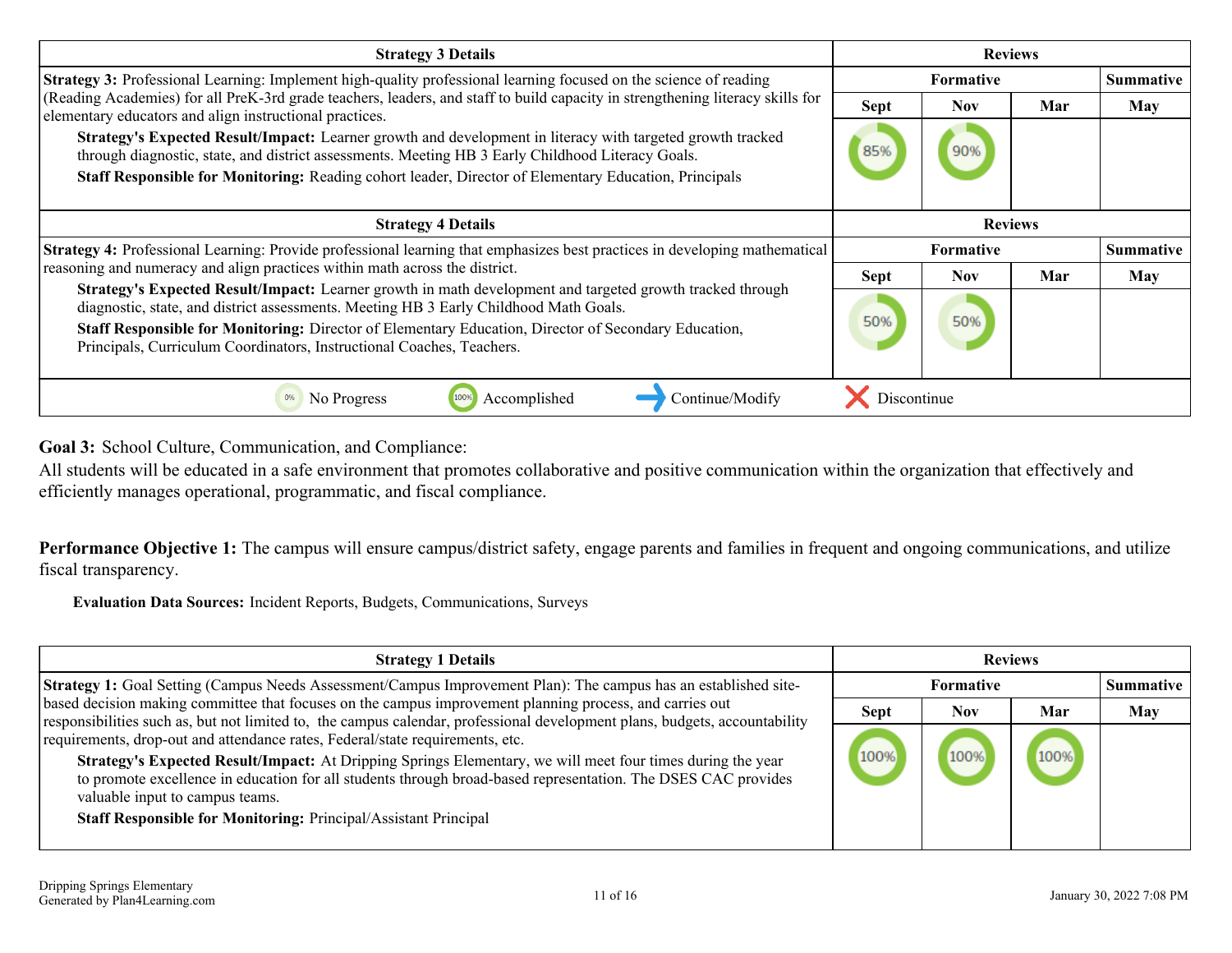| <b>Strategy 2 Details</b>                                                                                                                                                                                                                                                                                                                  | <b>Reviews</b>   |                  |      |                  |  |
|--------------------------------------------------------------------------------------------------------------------------------------------------------------------------------------------------------------------------------------------------------------------------------------------------------------------------------------------|------------------|------------------|------|------------------|--|
| Strategy 2: Fiscal Compliance: To increase program effectiveness, eliminate duplication, and reduce fragmentation of                                                                                                                                                                                                                       |                  | <b>Formative</b> |      | <b>Summative</b> |  |
| instructional programs, the campus will coordinate with the district in regards to budgets and federal (TI, TII, TIII, TIV),<br>state (SCE, SAMP), and local funds to provide appropriate programs, instruction, and services to all students while                                                                                        | <b>Sept</b>      | <b>Nov</b>       | Mar  | May              |  |
| maximizing the impact of available resources.                                                                                                                                                                                                                                                                                              |                  |                  |      |                  |  |
| <b>Strategy 3 Details</b>                                                                                                                                                                                                                                                                                                                  | <b>Reviews</b>   |                  |      |                  |  |
| <b>Strategy 3:</b> Public Meeting: The campus data is shared at the district annual public meeting upon receipt of campus ratings                                                                                                                                                                                                          | Formative        |                  |      | <b>Summative</b> |  |
| from the Texas Education Agency regarding performance and the campus improvement plan.                                                                                                                                                                                                                                                     | <b>Sept</b>      | <b>Nov</b>       | Mar  | <b>May</b>       |  |
| Strategy's Expected Result/Impact: Ensure a public meeting is scheduled and held at the campus.<br>Staff Responsible for Monitoring: Principal/Assistant Principal                                                                                                                                                                         | 100%             | 100%             | 100% |                  |  |
| <b>Strategy 4 Details</b>                                                                                                                                                                                                                                                                                                                  | <b>Reviews</b>   |                  |      |                  |  |
| Strategy 4: Student Safety: The campus will utilize district aligned communication channels with area emergency                                                                                                                                                                                                                            | <b>Formative</b> |                  |      | <b>Summative</b> |  |
| operations departments, provide training, manage security coverage, update the Emergency Operations Procedures, and<br>conduct safety/security audits. Equipment, hardware and software updates will be acquired as needed to enhance campus                                                                                               | <b>Sept</b>      | <b>Nov</b>       | Mar  | May              |  |
| security measures. The campus will conduct safety drills, require visitor sign in and badges, ensure perimeter doors are<br>locked and other precautions, as necessary.                                                                                                                                                                    | 100%             | 100%             |      |                  |  |
| Strategy's Expected Result/Impact: Ensure safety procedures are implemented and followed. The campus will<br>train staff in the Standard Response Protocol and additionally train the front office staff with volunteer check-in<br>systems, visitor check-in systems, and timely follow-up with safety concerns (door not latching, etc). |                  |                  |      |                  |  |
| <b>Staff Responsible for Monitoring: Principal/Assistant Principal</b>                                                                                                                                                                                                                                                                     |                  |                  |      |                  |  |
| <b>Strategy 5 Details</b>                                                                                                                                                                                                                                                                                                                  |                  | <b>Reviews</b>   |      |                  |  |
| <b>Strategy 5:</b> Title I: The Title I, Part A school wide program is designed to provide supplemental instructional supports to                                                                                                                                                                                                          |                  | Formative        |      | <b>Summative</b> |  |
| campuses, with a population that contains 40% or higher of low-income students, to increase academic achievement. The<br>basis for eligibility is indicated on the ESSA Consolidated Federal Grant Application and campuses are served in rank                                                                                             | <b>Sept</b>      | <b>Nov</b>       | Mar  | May              |  |
| order, with per pupil allocations tiered, based on need of services.                                                                                                                                                                                                                                                                       |                  |                  |      |                  |  |
| Strategy's Expected Result/Impact: Ensure interventions are implemented and followed. Instructional support<br>team and case management meetings are held monthly with each teacher to discuss academics/behavior<br>regularly.                                                                                                            | 100%             | 100%             |      |                  |  |
| Staff Responsible for Monitoring: Principal/Assistant Principal/Instructional Coach/Interventionists                                                                                                                                                                                                                                       |                  |                  |      |                  |  |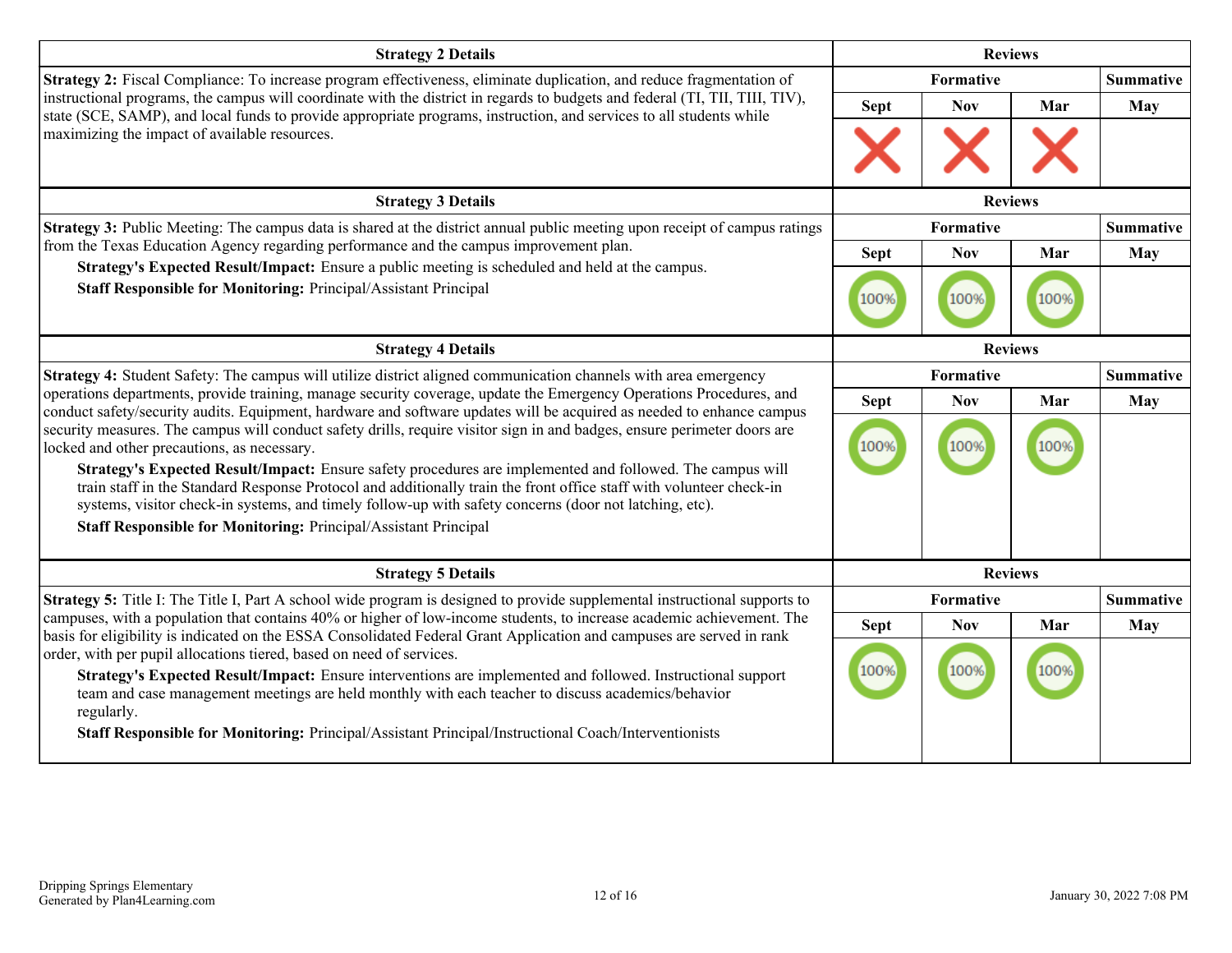<span id="page-12-0"></span>

| <b>Strategy 6 Details</b>                                                                                                                                                                                                                                                                                                  | <b>Reviews</b> |                  |      |     |  |
|----------------------------------------------------------------------------------------------------------------------------------------------------------------------------------------------------------------------------------------------------------------------------------------------------------------------------|----------------|------------------|------|-----|--|
| <b>Strategy 6:</b> Title I: The campus will conduct an annual meeting to review and revise the written Parental and Family<br>Engagement Plan. The plan is developed jointly with, agreed upon by, and distributed to, parents of participating students.                                                                  |                | <b>Formative</b> |      |     |  |
|                                                                                                                                                                                                                                                                                                                            |                | Nov              | Mar  | May |  |
| Strategy's Expected Result/Impact: Discussions of the Parental and Family Engagement Plan will be discussed<br>during a CAC meeting. Additionally, teachers will share the parent plan and compact with parents during<br>October conferences.<br>Staff Responsible for Monitoring: Principal/Assistant Principal/Teachers |                | 100%             | 100% |     |  |
| Continue/Modify<br>No Progress<br>Accomplished                                                                                                                                                                                                                                                                             | Discontinue    |                  |      |     |  |

**Goal 4:** Social-Emotional, Mental, and Health Wellness:

DSISD will support and enhance students' social and emotional skills, attitudes, relationships, academic performance, and perceptions of classroom and school climate through comprehensive social-emotional/counseling and health wellness programs designed to address student needs.

**Performance Objective 1:** Promote social-emotional, mental, and health wellness for all students by increasing access to developed responsive support services as measured by surveys and feedback from students, parents, and staff.

**Evaluation Data Sources:** Survey data, response plans, counselor/MHP support data/MTSS operational reports,

| <b>Strategy 1 Details</b>                                                                                                                                                                                                                                                                                                                               | <b>Reviews</b> |                  |     |                  |
|---------------------------------------------------------------------------------------------------------------------------------------------------------------------------------------------------------------------------------------------------------------------------------------------------------------------------------------------------------|----------------|------------------|-----|------------------|
| <b>Strategy 1:</b> Early Intervention: The campus will follow the district comprehensive school counseling program and guidance                                                                                                                                                                                                                         | Formative      |                  |     | <b>Summative</b> |
| services to support identified student needs regarding early mental health intervention, suicide prevention, dating violence,<br>conflict resolution, use of tobacco, and drug/violence prevention/intervention. The district will integrate best practices on                                                                                          | <b>Sept</b>    | <b>Nov</b>       | Mar | May              |
| positive behavior interventions and support, grief-informed and trauma-informed care.<br>Strategy's Expected Result/Impact: Students will receive services and interventions related to their presented<br>needs. Social, emotional, and academic growth will result in this responsive approach.<br><b>Staff Responsible for Monitoring: Principal</b> |                | 100%             |     |                  |
|                                                                                                                                                                                                                                                                                                                                                         | <b>Reviews</b> |                  |     |                  |
| <b>Strategy 2 Details</b>                                                                                                                                                                                                                                                                                                                               |                |                  |     |                  |
| <b>Strategy 2:</b> Addressing Abuse: The campus will adhere to the district policy addressing sexual abuse, sex trafficking, and                                                                                                                                                                                                                        |                | <b>Formative</b> |     | Summative        |
| other maltreatment of children which includes methods for staff, student and parent awareness including prevention<br>techniques and warning signs of victims, actions for the safety and counseling of the victims and CPS reporting by staff and                                                                                                      | <b>Sept</b>    | <b>Nov</b>       | Mar | May              |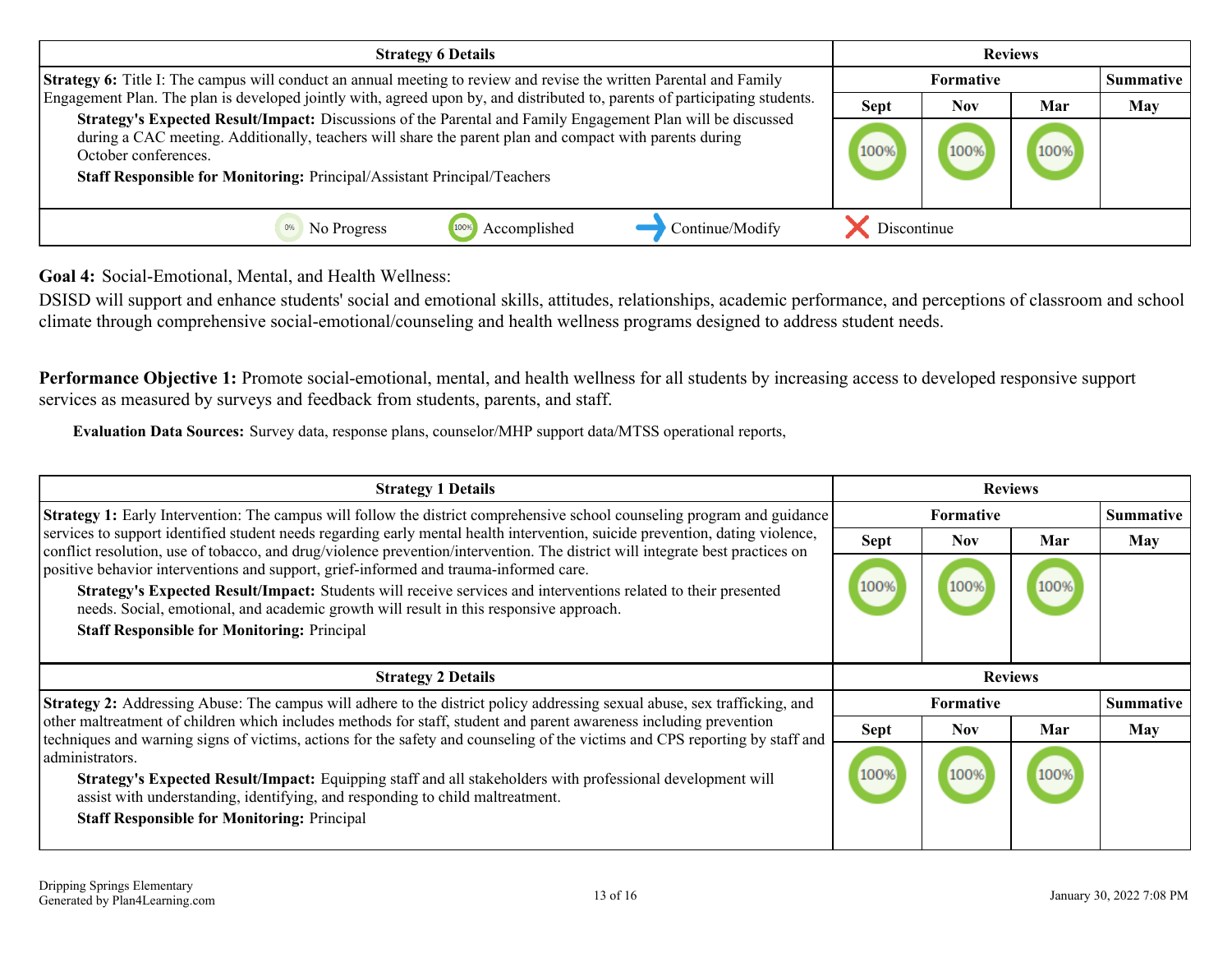<span id="page-13-0"></span>

| <b>Strategy 3 Details</b>                                                                                                                                                                                                                                          | <b>Reviews</b> |                               |      |            |
|--------------------------------------------------------------------------------------------------------------------------------------------------------------------------------------------------------------------------------------------------------------------|----------------|-------------------------------|------|------------|
| <b>Strategy 3:</b> Anti-Bullying: The campus will ensure that the discipline management program provides for prevention,                                                                                                                                           |                | Formative                     |      |            |
| intervention, and education concerning unwanted physical and/or verbal aggression, sexual harassment, cyber-bullying,<br>bullying harassment on campus, school grounds, and in school vehicles. The district maintains an anti-bullying policy and                 | <b>Sept</b>    | <b>Nov</b>                    | Mar  | May        |
| will increase student awareness of the tip line.<br>Strategy's Expected Result/Impact: Bullying referrals will decrease as a result of the bullying protocols and<br>policy adherence by students and staff.<br><b>Staff Responsible for Monitoring: Principal</b> | 100%           | 100%                          | 100% |            |
| <b>Strategy 4 Details</b>                                                                                                                                                                                                                                          | <b>Reviews</b> |                               |      |            |
| Strategy 4: SEL: Build capacity with teacher professional development of SEL and additional professional counseling                                                                                                                                                |                | Formative<br><b>Summative</b> |      |            |
| support within the district to address instructional loss, isolation, and anticipated increase in emotional distress as a result of<br>the pandemic.                                                                                                               | <b>Sept</b>    | <b>Nov</b>                    | Mar  | May        |
| <b>Strategy's Expected Result/Impact:</b><br>Data showing increases in student sense of belonging, resilience, and self-awareness skills. Academic<br>achievement will increase.                                                                                   | 100%           | 100%                          | 100% |            |
| <b>Staff Responsible for Monitoring: Principal</b>                                                                                                                                                                                                                 |                |                               |      |            |
| <b>Strategy 5 Details</b>                                                                                                                                                                                                                                          | <b>Reviews</b> |                               |      |            |
| Strategy 5: SEL: The campus will follow the district created TEKS-aligned comprehensive counseling curriculum that                                                                                                                                                 |                | <b>Summative</b><br>Formative |      |            |
| includes supports for elementary and secondary campuses.                                                                                                                                                                                                           | <b>Sept</b>    | <b>Nov</b>                    | Mar  | <b>May</b> |
| Strategy's Expected Result/Impact: Utilization of social-emotional curriculum supports within lesson design.<br>Learner growth as indicated through surveys.<br><b>Staff Responsible for Monitoring: Principal</b>                                                 | 100%           | 100%                          | 100% |            |
| 100%<br>Accomplished<br>Continue/Modify<br>0%<br>No Progress                                                                                                                                                                                                       | Discontinue    |                               |      |            |

**Goal 5:** Parent Engagement:

DSISD will increase parent engagement and stakeholder involvement at both the campus and district level by making families feel welcomed through building meaningful connections and increased communication throughout the district and on all campuses.

Performance Objective 1: An increase in parental engagement through participation in campus/district events, positive connections to campus/district with an increase in overall communication throughout the district.

**Evaluation Data Sources:** Culture/Climate Survey results, sign-in sheets for district/campus events.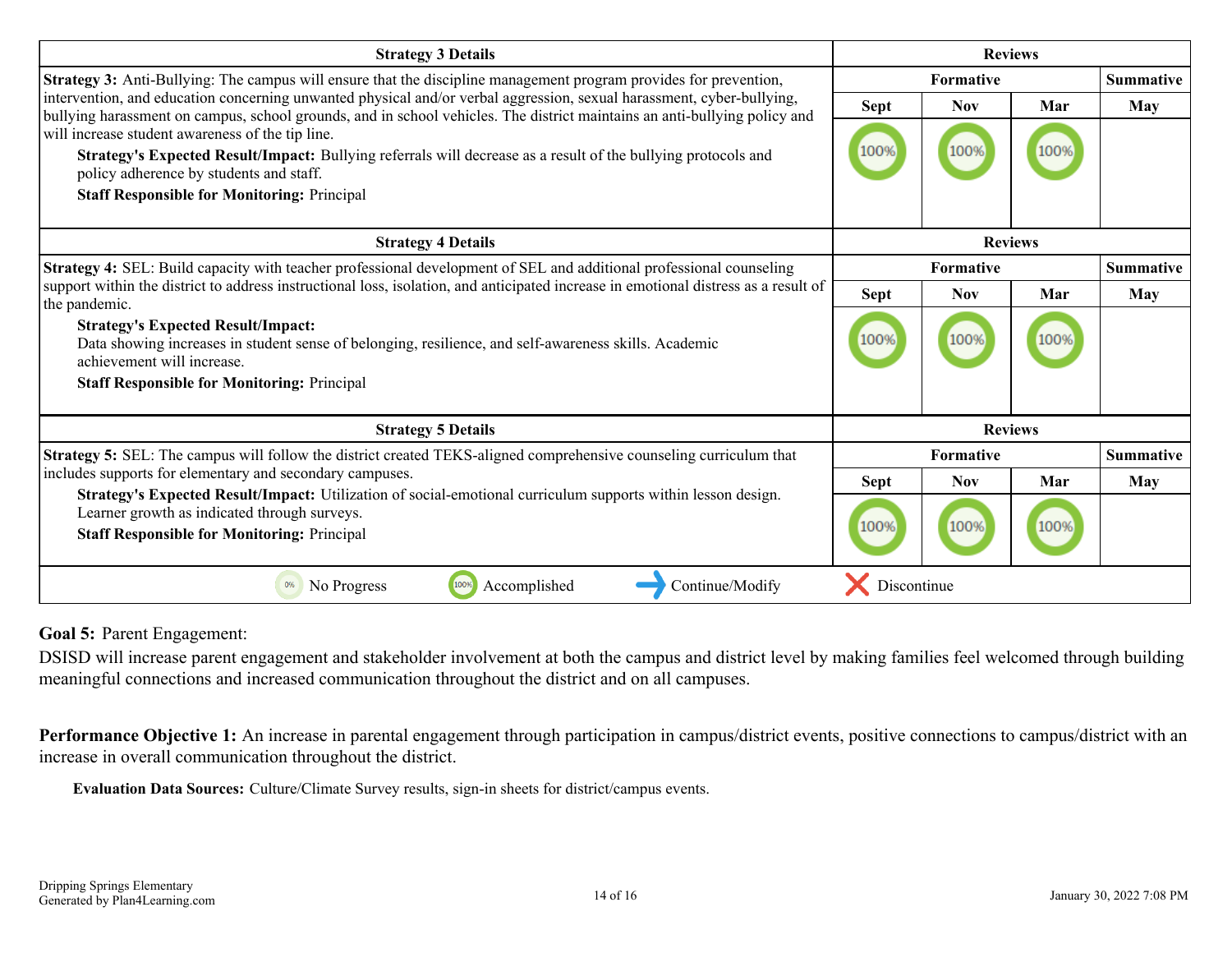| <b>Strategy 1 Details</b>                                                                                                                                                                                                                                                                                                                                                                                                                                | <b>Reviews</b>   |                  |     |                  |
|----------------------------------------------------------------------------------------------------------------------------------------------------------------------------------------------------------------------------------------------------------------------------------------------------------------------------------------------------------------------------------------------------------------------------------------------------------|------------------|------------------|-----|------------------|
| <b>Strategy 1:</b> Parent and Family Engagement: The campus will educate and inform families about campus/district programs                                                                                                                                                                                                                                                                                                                              | <b>Formative</b> |                  |     | <b>Summative</b> |
| and services prior to the event to build capacity, understanding, and importance of parent and family engagement. A variety<br>of communication methods will be used, in a language that parent can understand, including, but not limited to                                                                                                                                                                                                            | <b>Sept</b>      | <b>Nov</b>       | Mar | <b>May</b>       |
| websites/social media, emails, school marquee, local newspaper communications, meet the teacher night, open house, report<br>card pickup, parent/guardian meetings, etc.<br>Strategy's Expected Result/Impact: Increased participation in events and programs noted in sign-in sheets.<br>Use of climate/culture survey data along with website analytics will support feedback on implementation.<br><b>Staff Responsible for Monitoring: Principal</b> | 100%             | 100%             |     |                  |
|                                                                                                                                                                                                                                                                                                                                                                                                                                                          | <b>Reviews</b>   |                  |     |                  |
| <b>Strategy 2 Details</b>                                                                                                                                                                                                                                                                                                                                                                                                                                |                  |                  |     |                  |
| <b>Strategy 2:</b> Communicating Student Achievement to Parents: The campus will provide consistent, timely, and accurate                                                                                                                                                                                                                                                                                                                                |                  | <b>Formative</b> |     | <b>Summative</b> |
| communication to parents on individual student achievement data through a variety of methods such as, but not limited to                                                                                                                                                                                                                                                                                                                                 | <b>Sept</b>      | <b>Nov</b>       | Mar | May              |
| student work samples, progress report updates, report cards, parent-teacher conferences, phone calls, etc.<br>Strategy's Expected Result/Impact: Increased partnerships with parents and families and an increase in student<br>achievement and supporting the whole child.<br><b>Staff Responsible for Monitoring: Principal</b>                                                                                                                        | 100%             | 100%             |     |                  |

**Goal 5:** Parent Engagement:

DSISD will increase parent engagement and stakeholder involvement at both the campus and district level by making families feel welcomed through building meaningful connections and increased communication throughout the district and on all campuses.

**Performance Objective 2:** Increase communication initiatives to strengthen open and transparent two-way communication with all stakeholders.

**Evaluation Data Sources:** Utilize data from relevant surveys and feedback, sign-in sheets, community feedback.

| <b>Strategy 1 Details</b>                                                                                                                                                                  | <b>Reviews</b>   |      |     |                  |
|--------------------------------------------------------------------------------------------------------------------------------------------------------------------------------------------|------------------|------|-----|------------------|
| <b>Strategy 1:</b> Increase opportunities for authentic engagement of parents, residents, community members, and business                                                                  | <b>Formative</b> |      |     | <b>Summative</b> |
| partners.                                                                                                                                                                                  | <b>Sept</b>      | Nov  | Mar | May              |
| Strategy's Expected Result/Impact: Review of increased partnerships and engagement through events,<br>promotions, social media, etc.<br><b>Staff Responsible for Monitoring: Principal</b> |                  | 100% |     |                  |